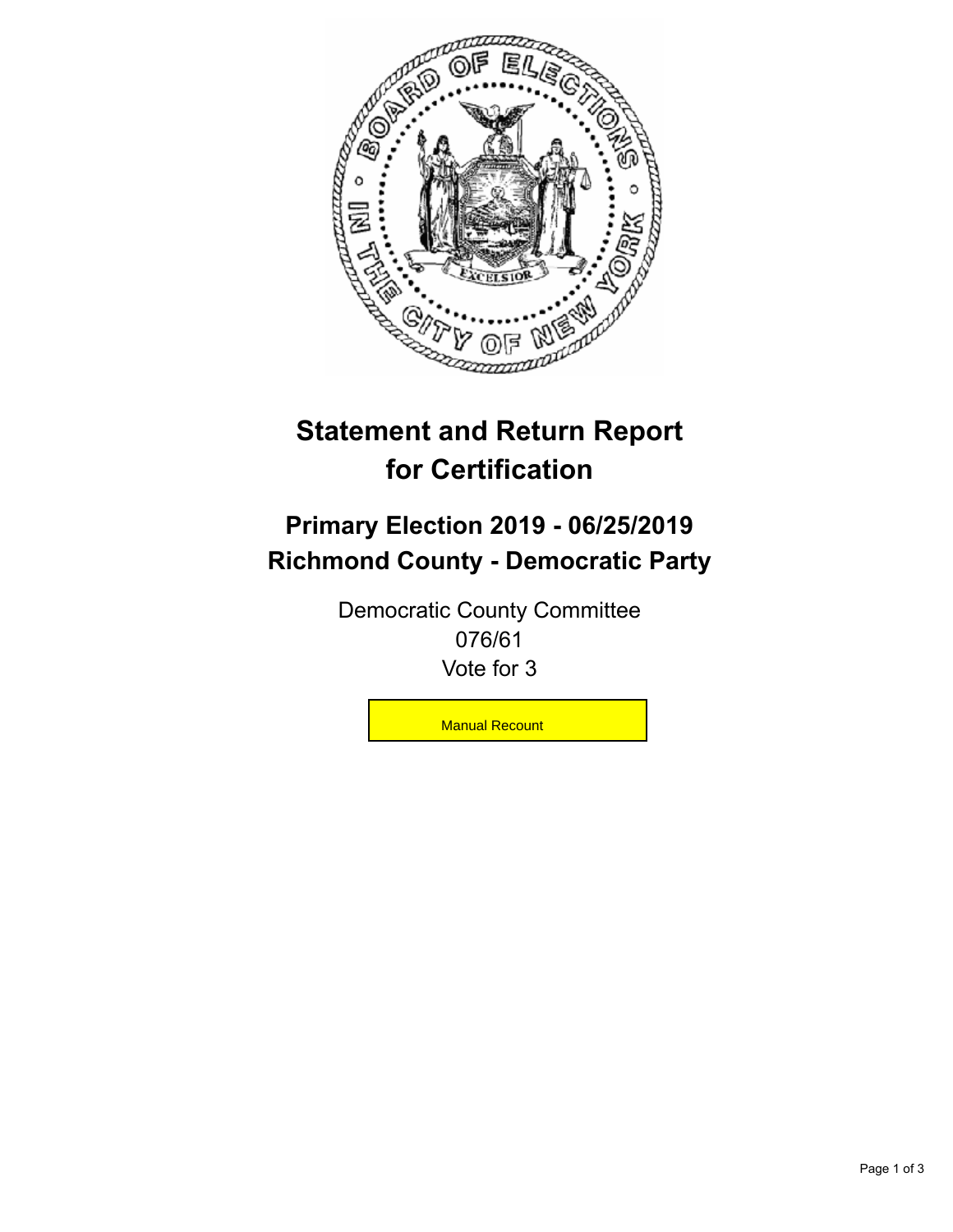

## **Assembly District 61**

| <b>PUBLIC COUNTER</b>                                    | 28             |
|----------------------------------------------------------|----------------|
| <b>MANUALLY COUNTED EMERGENCY</b>                        | 0              |
| ABSENTEE / MILITARY                                      | $\overline{2}$ |
| AFFIDAVIT                                                | 0              |
| <b>Total Ballots</b>                                     | 30             |
| Less - Inapplicable Federal/Special Presidential Ballots | 0              |
| <b>Total Applicable Ballots</b>                          | 30             |
| <b>DELCETA FINDLEY</b>                                   | 5              |
| NEIL D. BERRY                                            | 15             |
| <b>GWENDOLYN A. ROBINSON</b>                             | 14             |
| <b>JASMINE L. ROBINSON</b>                               | 16             |
| <b>Total Votes</b>                                       | 50             |
| Unrecorded                                               | 40             |